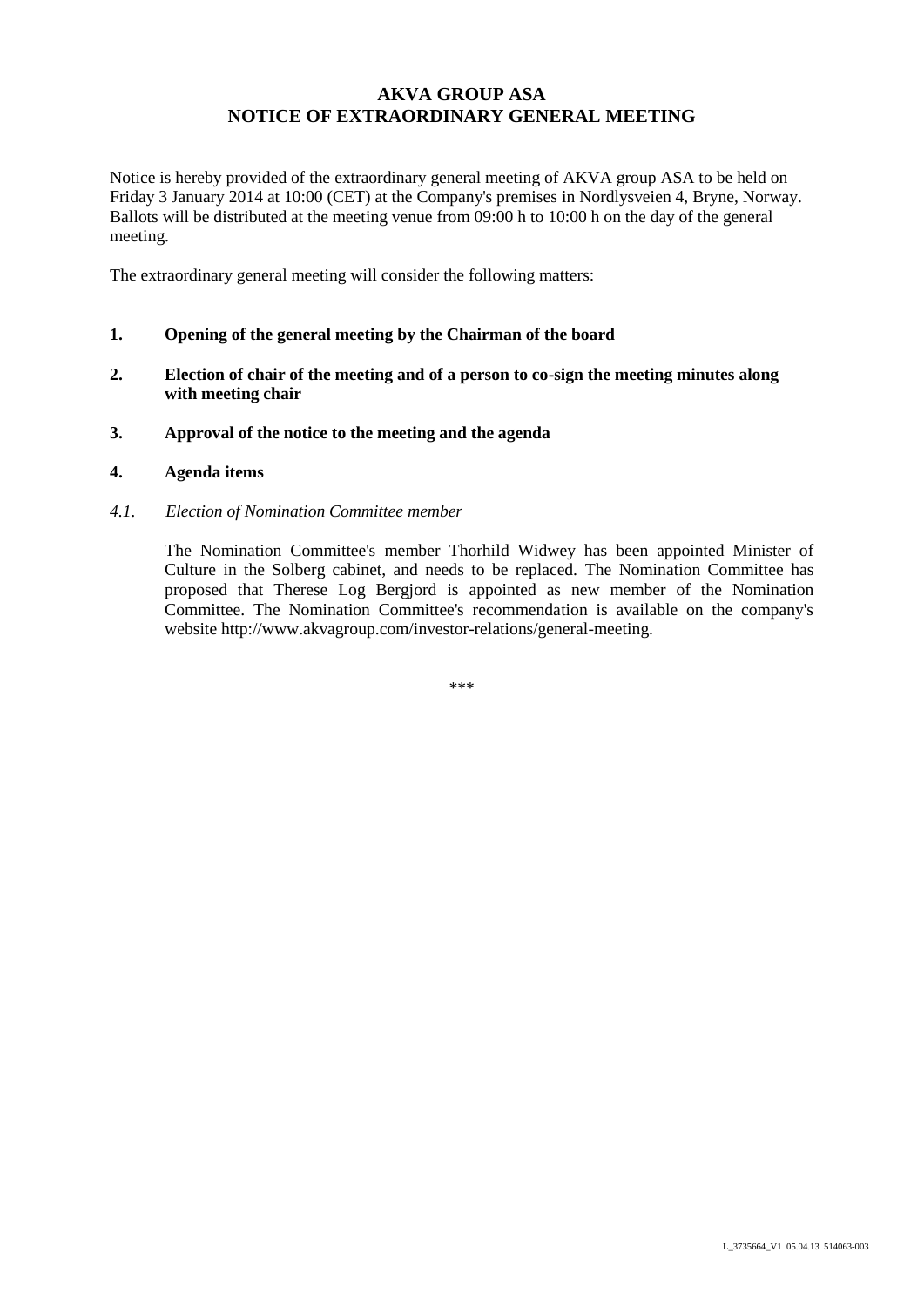### **The shares of the company and the right to vote for shares**

The company's share capital is NOK 25,834,303 divided into 25,834,303 shares. Each share is entitled to one vote.

Each shareholder has the right to vote for the number of shares owned by the shareholder and registered on an account in the Norwegian Central Securities Depository (VPS) belonging to the shareholder at the time of the Extraordinary General Meeting. If a shareholder has acquired shares and the share acquisition has not been registered with the Norwegian Central Securities Depository (VPS) at the time of the Extraordinary General Meeting, voting rights for the acquired shares may only be exercised if the acquisition is reported to VPS and proven at the Extraordinary General Meeting. In case of ownership transfer, the parties may agree that the seller can exercise the shareholder rights until the rights have been assumed by the acquirer.

Voting rights on shares registered in VPS accounts belonging to custodians, cf. the Public Limited Liability Companies Act § 4-10, may, from the company's point of view, not be exercised either by the beneficial owner or the custodian. However, the beneficial owner of the shares may exercise voting rights if he proves that he has taken the necessary actions to terminate the custodianship of the shares and that the shares will be transferred to an ordinary VPS account in the name of the owner. If the owner can prove that he has initiated such measures and that he has a real shareholder interest in the company, he may, in the opinion of the company, vote for the shares even if they are not yet registered in an ordinary VPS account.

# **The shareholders' rights**

A shareholder cannot demand that new items are added to the agenda when the deadline for such request has expired, cf. § 5-11second sentence of the Public Limited Companies Act.

A shareholder has the right to make proposals for a resolution regarding the items which will be considered by the General Meeting.

A shareholder has the right to require the members of the Board of Directors and the General Manager to provide necessary information to the General Meeting that may influence the approval of the extraordinary accounts and the extraordinary report, items which have been presented to the shareholders for decision, the company's financial position, including information on other companies in which the company participates, and other items to be considered at the Extraordinary General Meeting, unless the information requested may not be disclosed without causing disproportionate damage to the company.

If additional information is necessary, and an answer cannot be given at the Extraordinary General Meeting, a written answer shall be prepared within two weeks from the date of the Extraordinary General Meeting. Such answer shall be available to the shareholders at the company's premises and be sent to shareholders requesting the information. If the answer is considered material for evaluation of the circumstances mentioned in the previous paragraph, the answer should be sent to all shareholders with known address.

#### **Registration of attendance to the Extraordinary General Meeting**

Shareholders who wish to participate at the Extraordinary General Meeting, either in person or by proxy, must complete and submit the attached attendance form or the attached form of proxy, to AKVA group ASA, v/ Rita Irene Hansen-Våland, Post box 271, Nordlysveien 4, 4349 Bryne and by fax (+47) 51 77 85 01. In case the shareholder is a legal entity, a certificate of registration must accompany the attendance form. Otherwise, the shareholder must bring a certificate of registration to the General Meeting. We kindly request that the attendance form is received by AKVA group ASA no later than Monday 30 December 2013, at 12:00 h local time at Bryne.

# **Proxy**

A shareholder, who is not present at the general meeting in person, may grant proxy to a nominated proxy holder. Any proxy form not naming any particular proxy holder will be deemed given to the chairman of the board or a person designated by him. Enclosed with the Notice of extraordinary general meeting is a form for granting proxy. We kindly ask you to send the proxy by post to AKVA group ASA, v/ Rita Irene Hansen-Våland, Post box 271, Nordlysveien 4, 4349 Bryne and by fax (+47) 51 77 85 01. In case the shareholder is a legal entity, a certificate of registration must be enclosed to the form of proxy. Online registration of proxy with voting instructions is not possible.

Shareholders may also grant proxy with voting instructions. A separate proxy form for such detailed voting instructions is enclosed with the Notice of extraordinary general meeting. Proxy with voting instructions should be sent by post AKVA group ASA, v/ Rita Irene Hansen-Våland, Post box 271, Nordlysveien 4, 4349 Bryne and by fax (+47) 51 77 85 01.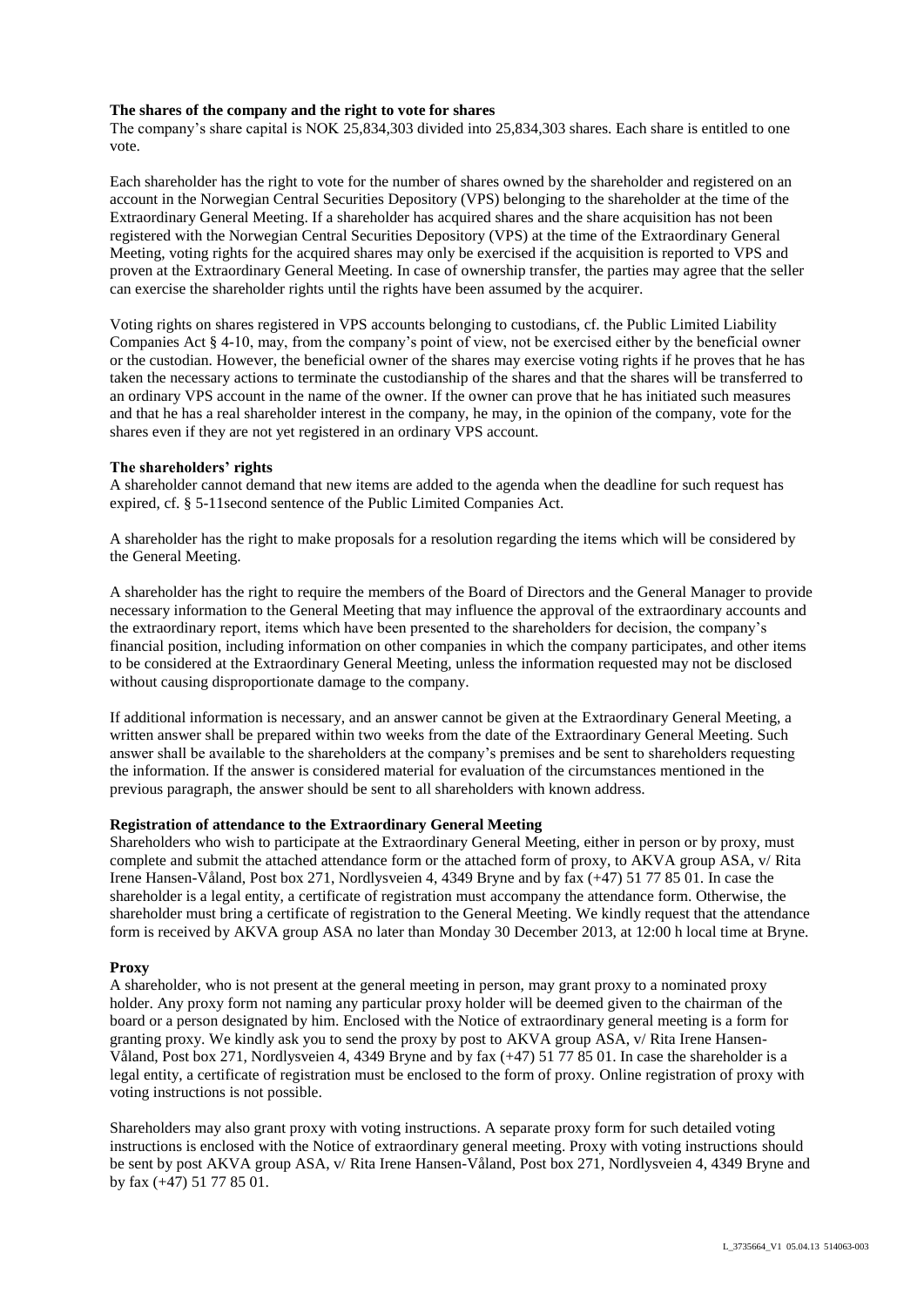We kindly request that all proxies, with and without instructions, are received by AKVA group ASA no later than Monday 30 December 2013, at 12:00 h local time at Bryne. Proxies not received by the company within the deadline, must be presented at the general meeting in original (**accompanied** by a certificate of registration if the shareholder is a legal entity).

#### **Documents and proposals for resolutions**

In accordance with the article 8 of Articles of Association, documents which shall be considered at the general meeting are displayed on the company's website at [http://www.akvagroup.com/investor-relations/general](http://www.akvagroup.com/investor-relations/general-meeting)[meeting,](http://www.akvagroup.com/investor-relations/general-meeting) and are consequently not distributed together with the notice. Nevertheless, each shareholder has the right to have the documents sent to him or her free of charge, upon request to the company. Shareholders may request the documents from the company by e-mail rihvaaland@akvagroup.com or by post to AKVA group ASA, v/ Rita Irene Hansen-Våland, Post box 271, Nordlysveien 4, 4349 Bryne.

\*\*\*

In accordance with section 5-12 (1) of the Norwegian Public Limited Liability Companies Act, the Chairman of the board, Hans Kristian Mong, will open the general meeting.

The Notice of the general meeting and additional information related to the general meeting is also available at the Company's website [www.akvagroup.no.](http://www.akvagroup.no/)

\*\*\*

# 10 December 2013 AKVA group ASA The Board of Directors

Enclosures: Notice of Attendance/Proxy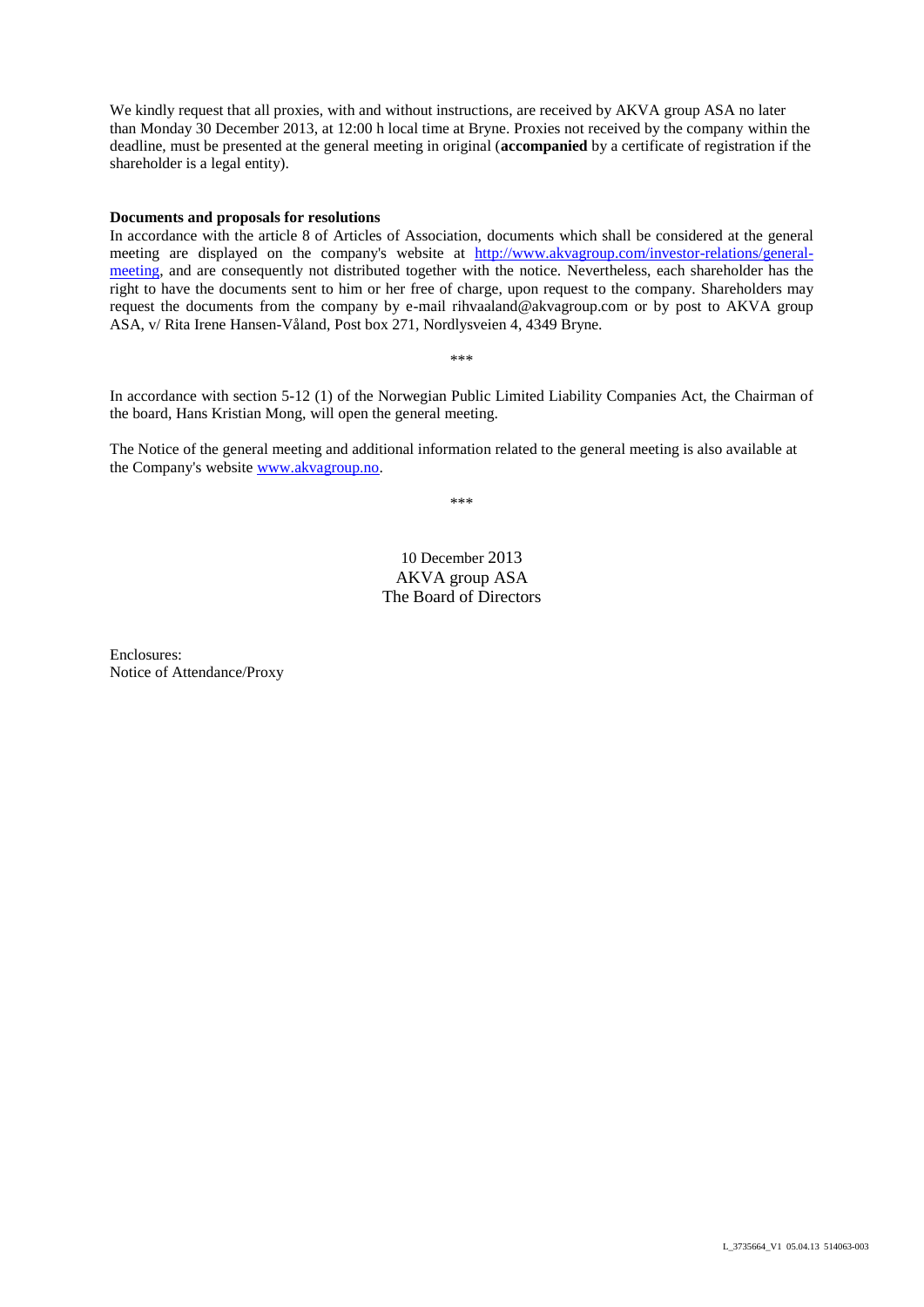#### **ATTENDANCE FORM, EXTRAORDINARY GENERAL MEETING**

*Shareholders who wish to attend the extraordinary general meeting of AKVA group ASA to be held 3 January 2014 at Bryne, must send this form by post to AKVA group ASA*, *v/ Rita Irene Hansen-Våland, Post box 271, Nordlysveien 4, 4349 Bryne and by fax (+47) 51 77 85 01. The attendance form should be received by AKVA group ASA no later than 30 December 2013 at 12:00 h local time, Bryne. In case the shareholder is a legal entity, a certificate of registration must accompany the attendance form.*

|            | In case the shareholder is a legal entity, it will be represented by: |                                                                                        |
|------------|-----------------------------------------------------------------------|----------------------------------------------------------------------------------------|
|            |                                                                       | Person who represents the entity                                                       |
|            |                                                                       | (to grant proxy, please use the form of proxy below)                                   |
|            |                                                                       | (shareholders name in capital letters) will attend at AKVA group ASA's                 |
|            | extraordinary general meeting, 3 January 2014 at 10:00, and vote for: |                                                                                        |
|            | own shares                                                            |                                                                                        |
|            | other shares in accordance with enclosed proxy                        |                                                                                        |
| A total of | shares.                                                               |                                                                                        |
|            |                                                                       |                                                                                        |
| Place/date |                                                                       | Shareholder's signature                                                                |
|            |                                                                       | (Sign only by own attendance. To grant proxy, please)<br>use the form of proxy below.) |
|            |                                                                       |                                                                                        |

#### **PROXY (WITHOUT VOTING INSTRUCTIONS)**

*This form of proxy is for proxy without voting instructions. A shareholder who wish to grant proxy with voting instructions, shall use the form on the next page. If you are not able to attend the extraordinary general meeting, a nominated proxy holder can be granted your voting authority. Any proxy not naming proxy holder will be deemed given to the chairman of the board or a person designated by him. In case the shareholder is a legal entity, a certificate of registration must accompany the form of proxy.*

*We kindly ask you to send the proxy form by post to AKVA group ASA, v/ Rita Irene Hansen-Våland, Post box 271, Nordlysveien 4, 4349 Bryne and by fax (+47) 51 77 85 01. The proxy should be received by AKVA group ASA no later than 30 December 2013 at 12:00 h.*

\_\_\_\_\_\_\_\_\_\_\_\_\_\_\_\_\_\_\_\_\_\_\_\_\_\_\_\_\_\_\_\_\_\_\_\_ (shareholders name in capital letters) hereby grants (tick of the right box, and fill out name of proxy, if applicable)

□ The chairman (or a person designated by him).

□ \_\_\_\_\_\_\_\_\_\_\_\_\_\_\_\_\_\_\_\_\_\_\_\_\_\_\_\_\_\_

Name of self-nominated proxy holder (*Please use capital letters*)

proxy to attend and vote at the AKVA group ASA's extraordinary general meeting 3 January 2014 at 10:00 for my/our shares

\_\_\_\_\_\_\_\_\_\_\_\_\_\_\_\_\_\_\_\_\_\_\_\_ \_\_\_\_\_\_\_\_\_\_\_\_\_\_\_\_\_\_\_\_\_\_\_\_\_\_\_

Place/date Shareholder's signature